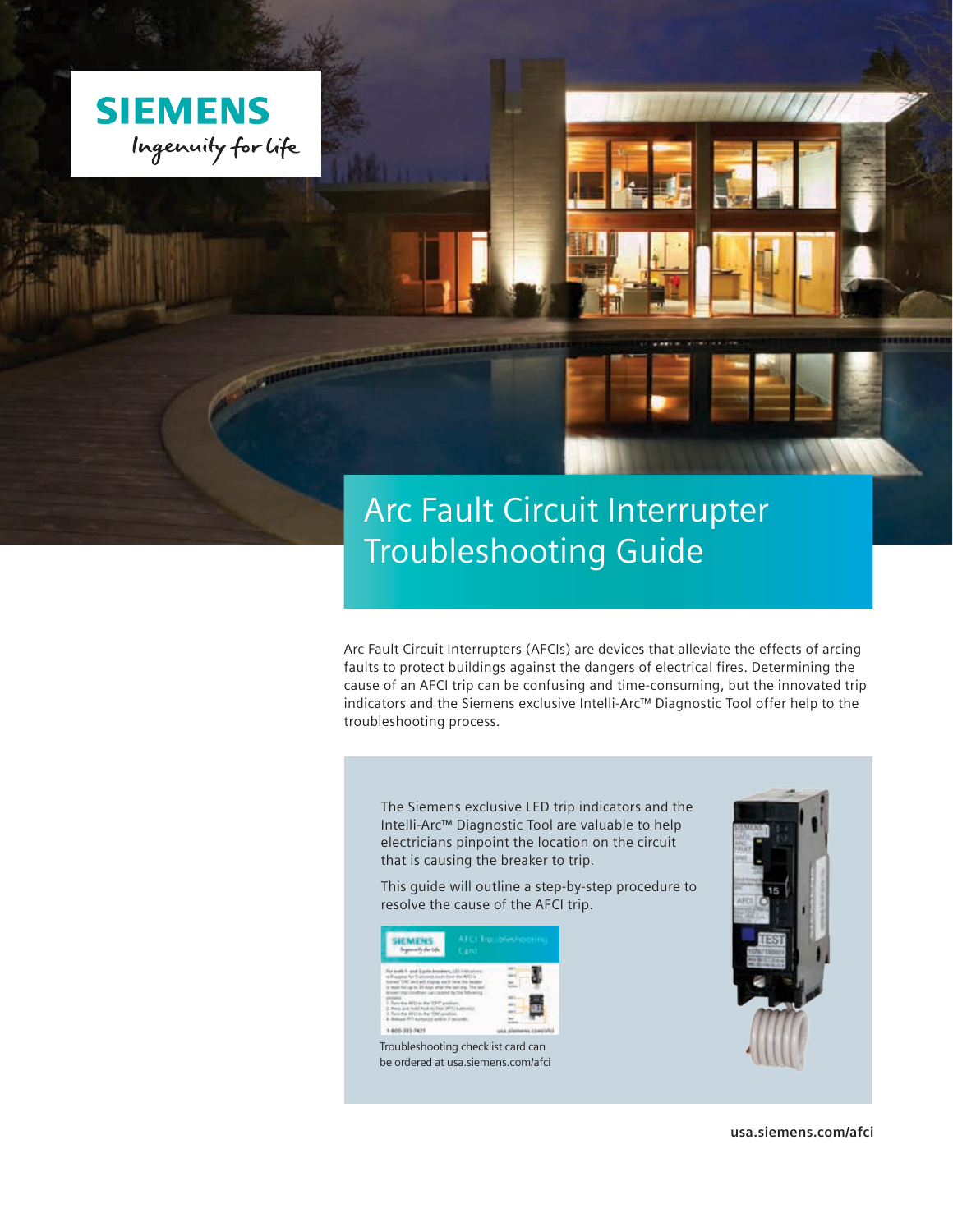## **Homeowners and Electrical Contractors: Start by removing the cause**

Troubleshooting should only be performed by qualified electricians. However, there are measures that the homeowners and electrical contractors can take to possibly eliminate the problem before it arises. These few tricks can save the homeowner time, money, and the stress of an AFCI trip.

#### **Homeowners**

There are six preventative factors homeowners can take in order to decrease the chance that a breaker will trip.

- First, all connections between the light socket and the light bulb base should be tight. An arc can occur in a loose connection, which will cause the AFCI breaker to trip.
- Beware that the circuit is not overloaded with an excessive amount of electronics. The breaker is only able to support a specified amount of wattage, and if exceeded, the breaker will trip.
- Protect electronics on surge protectors. They will protect the electronics from times of high electrical surges, like thunderstorms.
- All electronics purchased should be Underwriters Laboratories (UL) listed, or equivalent, and comply with part 15 of the FCC rules, or they may cause unnecessary tripping.
- Make sure furniture is not on or pushing against electrical wires.
- If any blackened plugs, very damaged wires, or noisy circuit breakers are discovered, an electrical problem has occurred and the homeowner should call an electrician.

#### **Electrical Contractors**

Electrical contractors can also take some preventative steps during the installation process.

- Ensure properly maintained tools are used, i.e. sharp blades.
- Route wires in strategic areas so homeowners and other trades are less likely to pierce through a wire.
- If possible, perform work after the other trades, i.e. HVAC and plumbing, have completed.
- Wire receptacles around the screw instead of backstabbing; it creates great wear and tear on the wiring over time.

*Fact: The largest cause of nonconfined fires in one- and two- family residential building fires between 2008 and 2010 occurred because of an electrical malfunction*a*. AFCIs help to prevent such tragedies.*

# **AFCI trips: Finding the cause**

The first step to troubleshooting is to eliminate the most common causes. For newer installations, the prevalent errors occur because of short circuits, overloads, and a single pole AFCI being used on a multi-wire branch, which is often known as a shared neutral. On remodeled houses, the wiring or loads attached to the circuits are common causes for AFCI tripping. Siemens trip indicators on the AFCI are a valuable troubleshooting tool for the electrical contractor to guide him or her in the right direction. Depending on the number of poles the AFCI has different LED light combinations that indicate trip condition. These trip indicators will appear for 5 seconds after the AFCI is turned to an ON position for up to 30 days of the last trip. The last known trip can also be cleared. The only way to test to see if the AFCI breaker is properly working is to use the Push-to-Test button located on the device. Other "AFCI testers" on the market are not UL endorsed and will cause confusing and misleading results.

The figures below are displays troubleshooting methods when a 1-pole AFCI trips.



a "One- and Two-Family Residential Building Fires (2008-2010)," U.S. Fire Administration, May 2012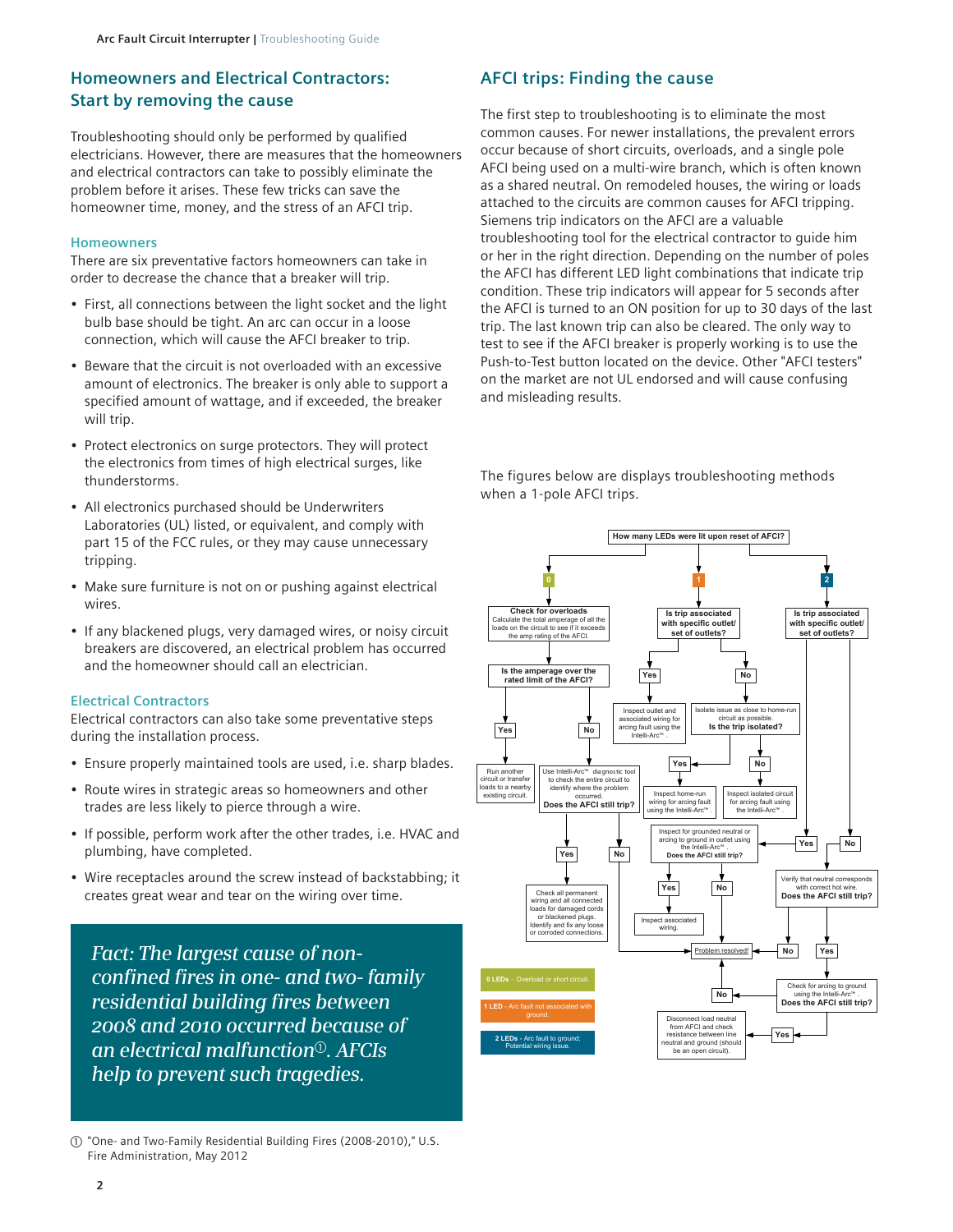*Fact: Siemens was the first to introduce the LED indicator technology in AFCIs and the twopole AFCI. Siemens strives to engineer the best products that are leaders in the market.*

The last known trip condition can be cleared by the following process for both 1- and 2-pole breakers:

- 1. Turn the AFCI to the "OFF" position.
- 2. Press and hold the blue Push-to-Test button(s).
- 3. Turn the AFCI to the "ON" position.
- 4. Release the Push-to-Test button(s) within 3 seconds.

The figure below is an aid for a step-by-step procedure if the Push-to-Test button is not functioning correctly.



# **Intelli-Arc™ Diagnostic Tool**

Using the Intelli-Arc™ Diagnostic Tool with good troubleshooting techniques, an electrical contractor can accurately pinpoint the location on the branch circuit where either the arc or arc-to-ground fault occurred. The diagnostic tool presents information on the type and magnitude of the fault, along with the level of current flowing through the circuit.

The Intelli-Arc™ Diagnostic Tool is not a conventional tester that is currently out on the market; it is a tool to see what is happening in the circuit. The diagnostic tool locates the underlying problem to allow the electrical contractor to fix the faulting issue.

The purpose of the Intelli-Arc™ Diagnostic Tool is to speed the troubleshooting process for the electrical contractor, saving the contractor time and money. This is accomplished by improving the accuracy in the troubleshooting process, reducing the time spent on the problem site.



*Fact: The Intelli-Arc™ Diagnostic Tool works with any breaker, regardless of brand!*